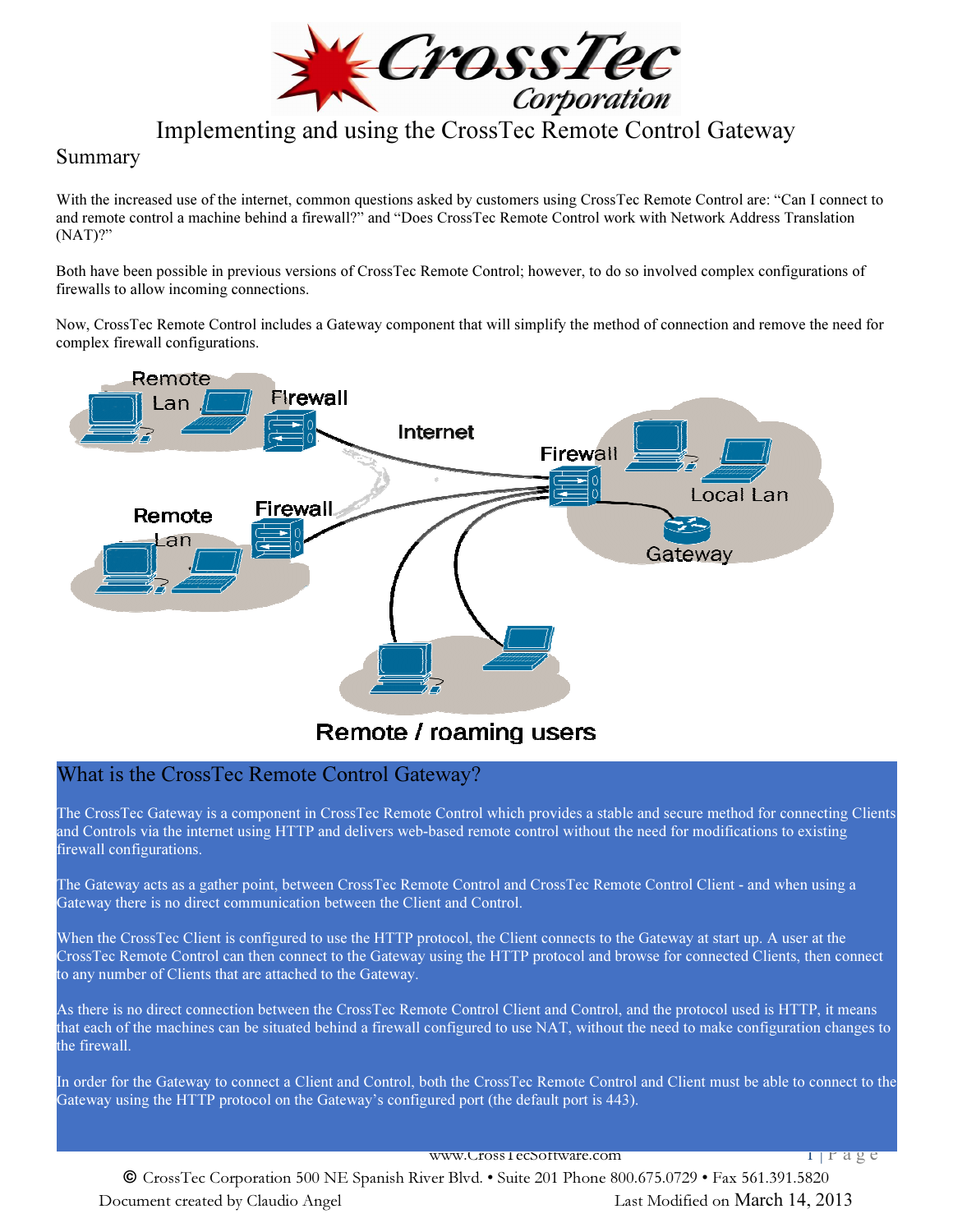

The CrossTec Remote Control Gateway can only be installed on an NT based operating system (XP, Vista, 2003, 2008, 2008 R2, Windows 7, Windows 8 and Server 2012) as the CrossTec Gateway installs as a service.

The Gateway is not installed by default. To install the CrossTec Gateway, run the standard CrossTec Remote Control installation package. When prompted for an installation type, choose "Custom".

The next screen should then display a list of CrossTec components. From this list of components, select "Gateway" and continue through the installation.

### At the end of the installation the "CrossTec Gateway Configuration Utility" will be displayed, as shown below:

| ⊕                       |                                      |           |      | <b>CrossTec Connectivity Server Configuration Utility</b> |          | ×                                            |
|-------------------------|--------------------------------------|-----------|------|-----------------------------------------------------------|----------|----------------------------------------------|
| General                 | Keys                                 | Operators |      | Redundancy   Licenses                                     | Security |                                              |
|                         | Listening Port and Interfaces        |           |      |                                                           |          |                                              |
|                         | <b>O</b> Listen on all IP interfaces |           |      |                                                           |          |                                              |
|                         | $Port(s)$ :                          |           | 443  |                                                           |          |                                              |
|                         |                                      |           |      | (e.g. 443, 3085, etc.)                                    |          |                                              |
|                         | Listen on specified IP interfaces    |           |      |                                                           |          |                                              |
|                         | <b>IP Address</b>                    |           |      | Port                                                      |          | Add                                          |
|                         |                                      |           |      |                                                           |          | Delete                                       |
|                         |                                      |           |      |                                                           |          | Edit                                         |
|                         |                                      |           |      |                                                           |          |                                              |
|                         | Comms. Management Packet Interval    |           |      |                                                           |          |                                              |
|                         | CMPI (secs):                         |           | 60   |                                                           |          |                                              |
|                         |                                      |           |      |                                                           |          |                                              |
|                         | <b>Event Log Files</b>               |           |      |                                                           |          |                                              |
|                         | Location:                            |           |      |                                                           |          | C:\Program Files (x86)\CrossTec\CrossTec Ren |
|                         | Max. file size (KB):                 |           | 1000 |                                                           |          | Browse                                       |
|                         |                                      |           |      |                                                           |          |                                              |
|                         |                                      |           |      |                                                           |          |                                              |
|                         |                                      | OK        |      | Cancel                                                    | Apply    | <b>Help</b>                                  |
| $C_{\alpha n \alpha n}$ |                                      |           |      |                                                           |          |                                              |

#### General

Here, you can set the port number that the Gateway will accept incoming connections on. The default port is 443, and this number is registered to CrossTec.

Internet Information Services (IIS) installed, the port number is running CrossTec Remote Control version 11.00.0005 or later to required to be changed from 443 to either 3085 (also registered to use the encryption option. CrossTec), or another port number.

The default port for the HTTP protocol on the internet is port 80 and you can configure the Gateway to accept connections on. However, some Internet Service Providers (ISPs) utilize cache or

proxy servers that cache HTTP traffic on port 80. If your ISP uses a cache or proxy server, then the Gateway connections will fail. The Gateway can be configured to listen on specified IP interfaces or on all IP interfaces on the machine.

CMPI (Sec): When configured for Gateway connections, the Client workstation confirms its availability by periodically polling the Gateway. By default, a network packet is sent every 60 seconds, but you can change this if required. You can also specify the location and maximum size of the Gateway log file.

### Keys

You can add a Gateway Key by selecting the Keys tab. Gateway Keys are used to authenticate CrossTec Remote Control Clients and Controls, therefore ensuring that unauthorized users cannot connect to and use the Gateway.

You must set at least one Gateway Key before you can apply the configuration as the Gateway will not accept any connections unless at least one Gateway Key is configured.

### **Operators**

The Operators tab will allow you to restrict remote control access to a list of specified users. At the Control, a user will be required to configure a username and password in order to browse a Gateway and connect to the Clients.

### Licenses

The Licenses tab displays all of the CrossTec licenses that have been applied to the Gateway. The Status field shows if the license has been activated. If the license has not been activated the Activate button can be used to initiate the activation process.

This activation process is either performed automatically over the internet, or manually by contacting the CrossTec Technical Support team.

### Security

From the Security tab, the option to {Enable encryption of communications to remote computers} is available. When this option is enabled, all communication in the connection process over the Gateway is encrypted.

When installing the Gateway onto a machine that already has Note: The remote computers (Controls and Clients) need to be

There is an additional option {Block any remote computers not using encrypted communications}. Enabling this option will prevent earlier versions of the CrossTec Remote Control Client that do not support the enhanced level of encryption from connecting to the Gateway.

www.CrossTecSoftware.com 2 | P a g e

© CrossTec Corporation 500 NE Spanish River Blvd. • Suite 201 Phone 800.675.0729 • Fax 561.391.5820

Document created by Claudio Angel Last Modified on March 14, 2013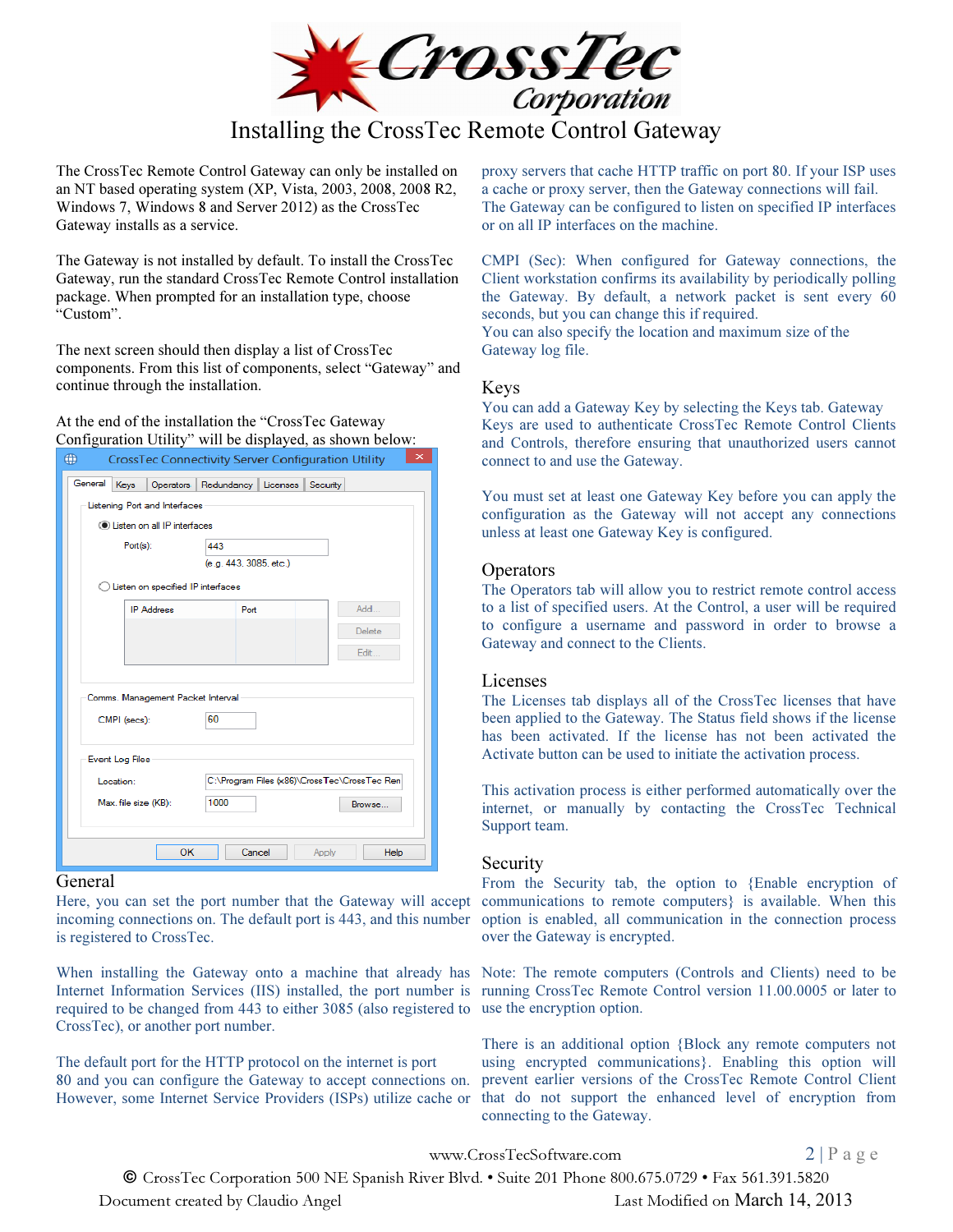

To configure a Client to use the HTTP protocol, you will need to run the CrossTec Remote Control Configurator.

• Run the CrossTec Remote Control Configurator and select the "Advanced" option Master Profile

• Expand the "Connectivity" group and select "HTTP"; you should then see the HTTP configuration shown below:

| Connectivity                                                                                                         | <b>HTTP</b>                                                                                                        |       |
|----------------------------------------------------------------------------------------------------------------------|--------------------------------------------------------------------------------------------------------------------|-------|
| TCP/IP<br>63.                                                                                                        | V Use HTTP                                                                                                         |       |
| IPX<br>NetBIOS                                                                                                       | Gateway Address:                                                                                                   | Port: |
| <b>HTTP</b><br>$\sigma$ 3                                                                                            | 192.168.1.56                                                                                                       | 443   |
| PIN Server<br>Dial in Bridge<br>63                                                                                   | Secondary Gateway (optional):                                                                                      | Port: |
| a Advanced                                                                                                           |                                                                                                                    |       |
| Security                                                                                                             | Gateway Key:                                                                                                       |       |
| User Validation                                                                                                      | FI;K@JEM:P@DDIHL;M>OBB                                                                                             | Set   |
| <b>Access Privileges</b><br>803<br><b>B</b> User Acknowledgement<br>Smart Card<br>803<br>Connect<br>Disconnect<br>63 | To override the Comms. Management Packet Interval CMPI (secs):<br>set at the gateway, please specify a value here. |       |
| Protect Configuration                                                                                                | Use a proxy server to connect to the gateway                                                                       |       |
| File Transfer<br><b>Replay Files</b><br>803                                                                          | Address:                                                                                                           |       |
| Event Logging                                                                                                        | Port:                                                                                                              |       |
| Remote Control<br>03 View                                                                                            |                                                                                                                    |       |
| Show<br>×                                                                                                            |                                                                                                                    |       |

- To enable HTTP you will need to check the "Use HTTP" option
- Enter the port number for the Gateway you are going to use is configured for, the default being 443
- Enter the IP address of the primary CrossTec Gateway
- Enter the optional secondary Gateway IP address and port number
- Press the "Set" button to enter the Gateway Key. The Gateway Key entered must be identical to one of the Gateway Keys added to the Gateway
- Enter the proxy server details if the Client is connecting to the internet via a proxy server.

Once the required configuration details have been entered, click "OK" to save the configuration and restart the CrossTec Client. The Client should then connect to the Gateway.

The entire configuration for a CrossTec Client is stored in the client32.ini configuration file. This file can be easily copied or deployed (Using the CrossTec Remote Control Deploy tool) to other Client machines. For further details relating to CrossTec Remote Control deploy, see the Online Help or the CrossTec Remote Control User Manual.

www.CrossTecSoftware.com 3 | P a g e

© CrossTec Corporation 500 NE Spanish River Blvd. • Suite 201 Phone 800.675.0729 • Fax 561.391.5820

Document created by Claudio Angel Last Modified on March 14, 2013